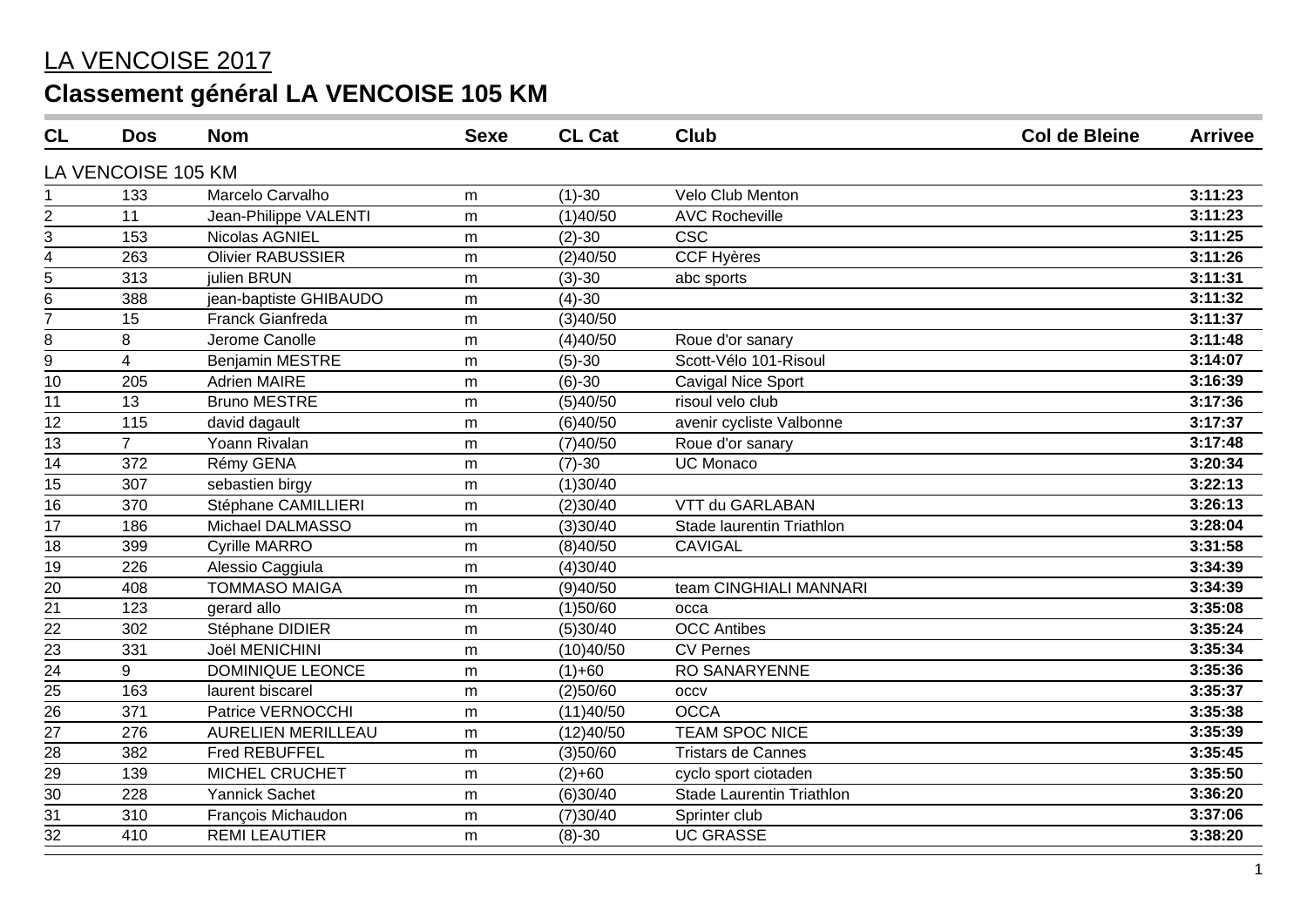| <b>CL</b>       | <b>Dos</b> | <b>Nom</b>                    | <b>Sexe</b> | <b>CL Cat</b> | <b>Club</b>                              | <b>Col de Bleine</b> | <b>Arrivee</b> |
|-----------------|------------|-------------------------------|-------------|---------------|------------------------------------------|----------------------|----------------|
| 33              | 117        | Earl Sorensen                 | m           | (13)40/50     | CAZ                                      |                      | 3:38:21        |
| 34              | 425        | Denis Pierre BOULAGNON        | m           | (14)40/50     | CC vence                                 |                      | 3:38:21        |
| 35              | 367        | Serge CARME                   | m           | (4)50/60      | MJC Plan de Cuques                       |                      | 3:38:43        |
| $\overline{36}$ | 319        | Federico Mocini               | ${\sf m}$   | $(9)-30$      | <b>STADE LAURENTIN TRIATHLON</b>         |                      | 3:39:13        |
| $\overline{37}$ | 222        | Jérémy Carmagnolle            | m           | (8)30/40      |                                          |                      | 3:40:05        |
| $\overline{38}$ | 178        | Ludovic GAUTHERIN             | m           | (9)30/40      | <b>CC Contois</b>                        |                      | 3:40:18        |
| 39              | 305        | <b>MICKAEL CROUIN</b>         | m           | $(10)-30$     | SPORT CONSULTING                         |                      | 3:40:31        |
| 40              | 337        | <b>Didier RAFFIN</b>          | m           | $(3)+60$      |                                          |                      | 3:44:04        |
| 41              | 312        | Stéphane OPERTO               | m           | (5)50/60      | <b>UC MONACO</b>                         |                      | 3:46:06        |
| $\overline{42}$ | 223        | <b>Brice CARNET</b>           | m           | $(11)-30$     | Vélo Sprint Biotois                      |                      | 3:46:40        |
| $\overline{43}$ | 285        | nicolas Laclias               | m           | (15)40/50     | <b>ABC Sports</b>                        |                      | 3:46:45        |
| $\overline{44}$ | 396        | <b>Florent BERTRAND</b>       | m           | (16)40/50     | <b>UC Grasse</b>                         |                      | 3:47:12        |
| $\overline{45}$ | 192        | Jean michel Porre             | m           | (6)50/60      | Ca peymeinade                            |                      | 3:47:13        |
| $\overline{46}$ | 298        | nicolas zago                  | m           | (17)40/50     |                                          |                      | 3:47:13        |
| $\overline{47}$ | 360        | Denis TAMAGNO                 | m           | $(12)-30$     |                                          |                      | 3:47:28        |
| 48              | 404        | <b>Silva ALLARIA OLIVIERI</b> |             | $(1)-40$      |                                          |                      | 3:47:31        |
| 49              | 407        | <b>CHRISTIAN MAGLIO</b>       | m           | (18)40/50     | team CINGHIALI MANNARI                   |                      | 3:47:32        |
| $\overline{50}$ | 387        | Samuel BONNEAU                | m           | $(13)-30$     |                                          |                      | 3:47:32        |
| $\overline{51}$ | 351        | Eric LAGORIO                  | m           | $(4)+60$      | <b>CC Vence</b>                          |                      | 3:49:36        |
| $\frac{52}{53}$ | 301        | Patrice MIR                   | m           | $(5)+60$      | <b>Team Spoc Nice</b>                    |                      | 3:49:37        |
|                 | 336        | Yuan GALAME                   | m           | (7)50/60      | <b>AS Des Baous</b>                      |                      | 3:49:37        |
| $\frac{54}{55}$ | 417        | <b>Vincent DUCASTEL</b>       | m           | (19)40/50     | <b>CC Vence</b>                          |                      | 3:49:40        |
|                 | 198        | <b>Olivier GAGNAIRE</b>       | m           | (10)30/40     | <b>CC Contes</b>                         |                      | 3:49:50        |
| 56              | 176        | <b>Béatrice RICHARD</b>       |             | $(1)+40$      | <b>Saint Raphael Triathlon</b>           |                      | 3:49:52        |
| 57              | 315        | <b>Stephane Calmels</b>       | m           | (11)30/40     | <b>TEAM SPOC</b>                         |                      | 3:50:10        |
| $\overline{58}$ | 321        | <b>Thierry Legrand</b>        | m           | (8)50/60      | AS VAR MER                               |                      | 3:50:11        |
| $\overline{59}$ | 342        | <b>Fabio LATELLA</b>          | m           | (20)40/50     | Bordighera                               |                      | 3:50:23        |
| $\overline{60}$ | 391        | <b>MICKAEL SILVA</b>          | m           | $(14)-30$     | uc Monaco                                |                      | 3:51:04        |
| 61              | 275        | Roberto Trotta                | m           | (9)50/60      | CIADIT cicli Sumin - ACSI ITALIA 01TO001 |                      | 3:52:49        |
| 62              | 14         | Stéphane GIANNI               | m           | (21)40/50     | <b>Top Cycle</b>                         |                      | 3:52:53        |
| 63              | 227        | Jean-François CANONGE         | ${\sf m}$   | (22)40/50     |                                          |                      | 3:53:20        |
| 64              | 45         | Eric Barron                   | m           | (23)40/50     | Union Cycliste Grassoise                 |                      | 3:53:29        |
| 65              | 194        | <b>Bruno DUBREUIL</b>         | m           | (24)40/50     | VC Vidaubannais                          |                      | 3:54:01        |
|                 |            |                               |             |               |                                          |                      |                |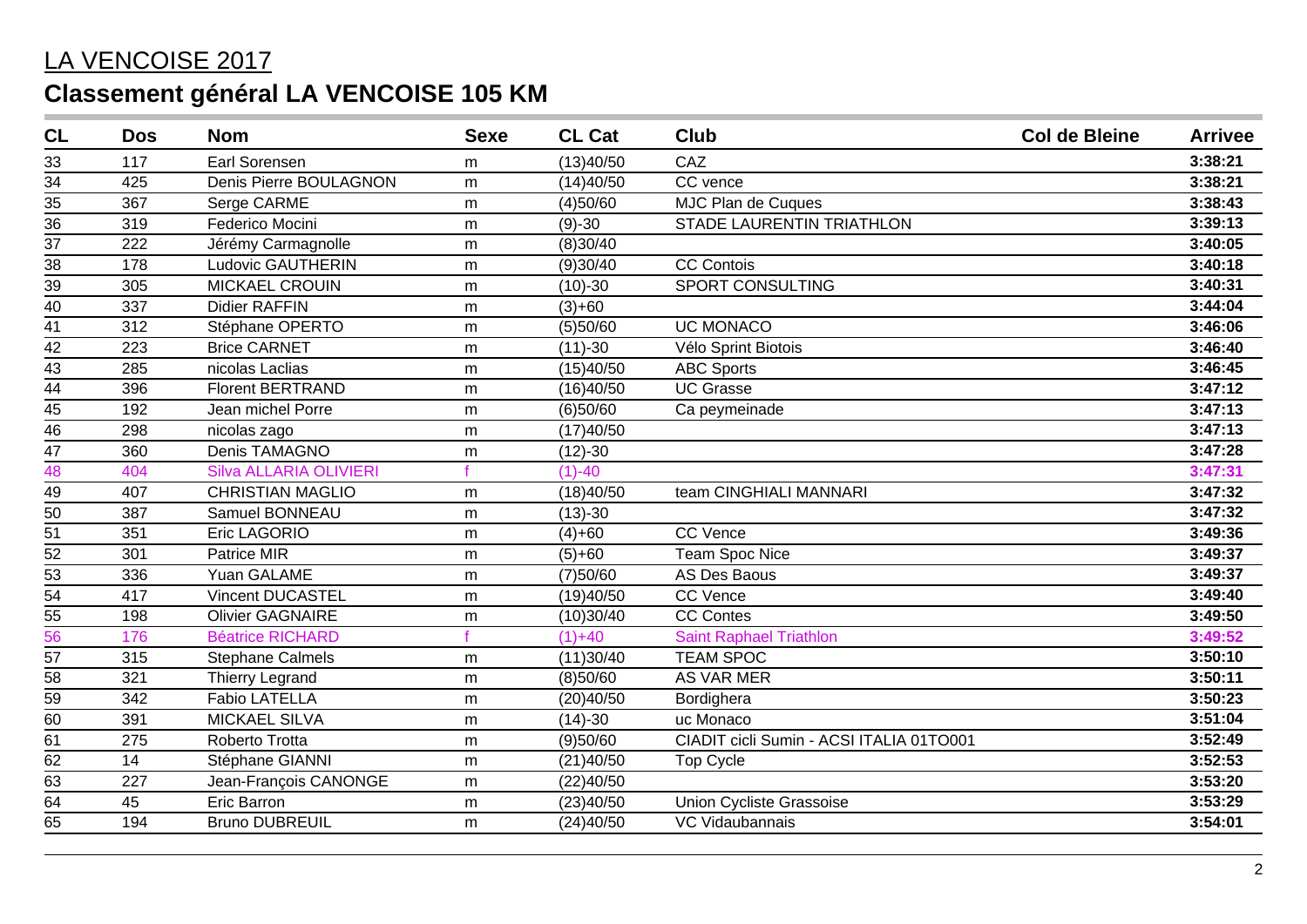| CL              | <b>Dos</b> | <b>Nom</b>             | <b>Sexe</b> | <b>CL Cat</b> | <b>Club</b>                      | <b>Col de Bleine</b> | <b>Arrivee</b> |
|-----------------|------------|------------------------|-------------|---------------|----------------------------------|----------------------|----------------|
| 66              | 326        | <b>Enzo KERBALI</b>    | m           | $(15)-30$     | <b>CC Vence</b>                  |                      | 3:54:22        |
| 67              | 280        | karine temporelli      |             | $(2)+40$      | la pedale fertoise               |                      | 3:54:47        |
| 68              | 281        | olivier temporelli     | m           | (25)40/50     | la pedale fertoise               |                      | 3:54:47        |
| 69              | 378        | <b>Bruno ACKERMANN</b> | m           | (26)40/50     | <b>Tristars de Cannes</b>        |                      | 3:55:00        |
| 70              | 365        | <b>Bruno ROSSI</b>     | m           | (27)40/50     | <b>Team Spoc Nice</b>            |                      | 3:56:13        |
| $\overline{71}$ | 196        | <b>Steve BERANGER</b>  | m           | $(16)-30$     | <b>IFC Nice</b>                  |                      | 3:56:14        |
| 72              | 175        | <b>Thierry NIN</b>     | m           | (10)50/60     | Saint Raphael Triathlon          |                      | 3:56:22        |
| 73              | 197        | <b>Richard GAVOIS</b>  | m           | (28)40/50     | <b>Stade Laurentin Triathlon</b> |                      | 3:57:05        |
| 74              | 416        | Remy CORBELLI          | m           | (29)40/50     | <b>VCCV</b>                      |                      | 3:59:43        |
| $\overline{75}$ | 224        | benjamin herat         | m           | (12)30/40     |                                  |                      | 3:59:47        |
| 76              | 398        | Anthony PIGEAT         | m           | $(17)-30$     |                                  |                      | 4:00:35        |
| 77              | 240        | Boutaiba Kaddouri      | m           | (11)50/60     | Vélo Club de Roya                |                      | 4:00:48        |
| 78              | 250        | <b>Marie Tondereau</b> |             | $(2)-40$      | <b>TEAM SPOC NICE</b>            |                      | 4:00:52        |
| $\overline{79}$ | 264        | Florian Chaspoul       | m           | $(18)-30$     |                                  |                      | 4:00:55        |
| 80              | 172        | Stéphane MAURY         | ${\sf m}$   | (30)40/50     |                                  |                      | 4:01:09        |
| $\overline{81}$ | 54         | Thierry VINH MAU       | m           | (12)50/60     |                                  |                      | 4:01:36        |
| 82              | 69         | <b>Thomas ROBIN</b>    | m           | $(19)-30$     | Spacerider                       |                      | 4:02:59        |
| 83              | 206        | Jérémy MARIOLI         | m           | (13)30/40     |                                  |                      | 4:02:59        |
| 84              | 323        | Jean Francois VEZIANO  | m           | (31)40/50     |                                  |                      | 4:03:00        |
| 85              | 294        | <b>CYRILLE MINIER</b>  | m           | (32)40/50     | saint laurent                    |                      | 4:03:00        |
| 86              | 157        | julien bastelica       | m           | (33)40/50     | Spoc                             |                      | 4:03:01        |
| 87              | 392        | Jerome COQUARD         | ${\sf m}$   | (14)30/40     | <b>CC Vence</b>                  |                      | 4:03:13        |
| 88              | 107        | David Mallard          | m           | (13)50/60     | <b>OCC ANTIBES</b>               |                      | 4:03:37        |
| $\overline{89}$ | 120        | julien vaschalde       | m           | (15)30/40     |                                  |                      | 4:05:21        |
| 90              | 182        | <b>Thierry SANTINI</b> | m           | (14)50/60     | Carros Team Cycliste             |                      | 4:05:29        |
| $\overline{91}$ | 134        | Vadim monteiller       | m           | (34)40/50     |                                  |                      | 4:05:41        |
| $\overline{92}$ | 253        | patrick suray          | ${\sf m}$   | $(6)+60$      | cyclo club de cagnes sur mer     |                      | 4:06:13        |
| $\overline{93}$ | 338        | Claudio LO.BELLO       | m           | (35)40/50     | Bordighera                       |                      | 4:07:52        |
| 94              | 343        | Rudy SOULIE            | m           | (15)50/60     | Valbonne                         |                      | 4:08:21        |
| 95              | 355        | <b>Gilles BENESTAN</b> | m           | (36)40/50     | <b>ASVM</b>                      |                      | 4:09:47        |
| 96              | 346        | Frédéric FERRER        | m           | (16)50/60     |                                  |                      | 4:10:24        |
| $\overline{97}$ | 229        | Lionel MAURINO         | ${\sf m}$   | (37)40/50     |                                  |                      | 4:10:44        |
| 98              | 335        | Antoine SENAN          | m           | $(7)+60$      |                                  |                      | 4:10:51        |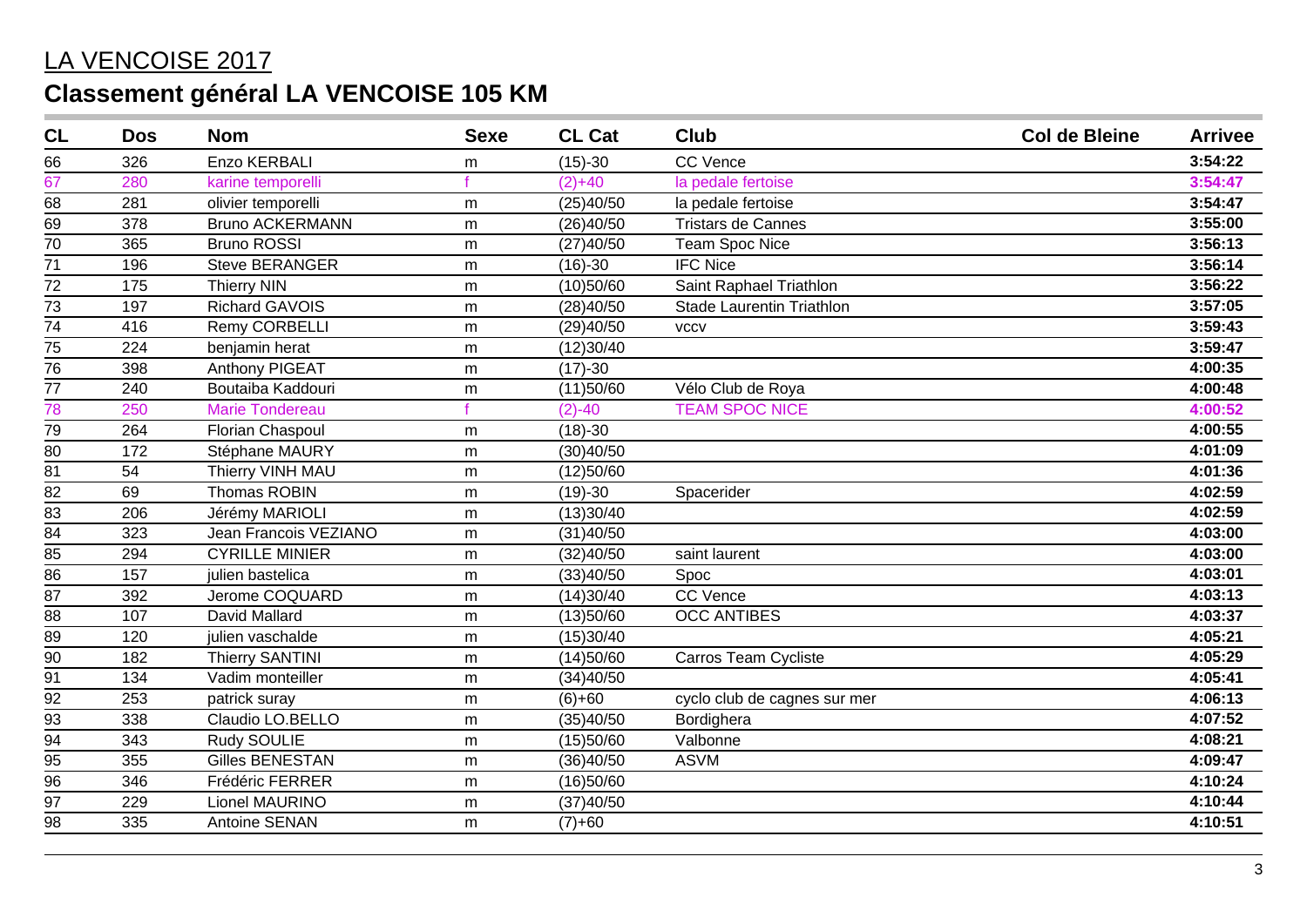| CL              | <b>Dos</b>      | <b>Nom</b>                 | <b>Sexe</b> | <b>CL Cat</b> | <b>Club</b>                  | <b>Col de Bleine</b> | <b>Arrivee</b> |
|-----------------|-----------------|----------------------------|-------------|---------------|------------------------------|----------------------|----------------|
| 99              | 364             | Dominique GUINET           | m           | (38)40/50     | <b>CC Vence</b>              |                      | 4:10:53        |
| 100             | 340             | <b>Riccardo GUGLIELMI</b>  | m           | (17)50/60     | Bordighera                   |                      | 4:12:06        |
| 101             | 341             | Fabrizio ROBOTTI           | m           | (39)40/50     | Bordighera                   |                      | 4:12:06        |
| 102             | 368             | <b>Bruno GHIBAUDO</b>      | m           | (40)40/50     | MJC Plan de Cuques           |                      | 4:13:16        |
| 103             | 386             | <b>Muriel FINE</b>         |             | $(3)+40$      | <b>Chamrousse Team Cyclo</b> |                      | 4:13:45        |
| 104             | 199             | Pierre LEYDET              | m           | $(8)+60$      | Roue d'Or Brignoles          |                      | 4:13:47        |
| 105             | 124             | olivier menei              | m           | (16)30/40     | <b>GSEM</b>                  |                      | 4:14:35        |
| 106             | 344             | Cyril DULOUT               | ${\sf m}$   | (17)30/40     | Cavigal                      |                      | 4:15:30        |
| 107             | 424             | andre BOUYSSI              | m           | (18)50/60     | Menton                       |                      | 4:15:31        |
| 108             | 144             | laurent lanois             | m           | (41)40/50     | O.C.C.A.                     |                      | 4:15:44        |
| 109             | 121             | nicolas satti              | m           | (18)30/40     | Vélo Club Aubagnais          |                      | 4:16:26        |
| 110             | 216             | Samuel GAL                 | ${\sf m}$   | (19)30/40     | STADE LAURENTIN TRIATHLON    |                      | 4:16:30        |
| 111             | 149             | Christophe BONNIFAIT       | m           | (42)40/50     | neant                        |                      | 4:18:13        |
| $\frac{1}{112}$ | 113             | <b>RENE MERCOYROL</b>      | m           | (19)50/60     |                              |                      | 4:20:20        |
| 113             | 314             | <b>JEREMY BOYER</b>        | m           | (20)30/40     | <b>VELO CLUB DE BREIL</b>    |                      | 4:20:56        |
| 114             | 80              | <b>GAETAN RIFFLART</b>     | m           | $(20)-30$     | <b>ASRC</b>                  |                      | 4:20:56        |
| 115             | 210             | Patrick Garrido            | m           | (43)40/50     | Ifcnice                      |                      | 4:20:56        |
| 116             | 256             | Laurent Taglang            | m           | (44)40/50     | G.O. La léchère              |                      | 4:21:36        |
| 117             | 330             | Patrick ARGENTA            | m           | $(9)+60$      | Peymeinade                   |                      | 4:23:02        |
| 118             | $\overline{24}$ | <b>Jorick Picco</b>        | m           | (21)30/40     | team V7 83                   |                      | 4:24:04        |
| 119             | 384             | Stéphane DUBREUIL          | m           | (45)40/50     |                              |                      | 4:24:04        |
| 120             | 147             | <b>Patricia Delarbre</b>   |             | $(4)+40$      | Velo club salindres          |                      | 4:26:45        |
| 121             | 348             | Arnaud LE CADRE            | m           | $(21)-30$     |                              |                      | 4:26:45        |
| 122             | 111             | stephane gimeno            | m           | (46)40/50     | vsb                          |                      | 4:26:49        |
| 123             | 110             | maud simonin               |             | $(3)-40$      | <b>VSB</b>                   |                      | 4:26:50        |
| 124             | 102             | <b>MAURICE LE MAILLOUX</b> | m           | (20)50/60     | cyclos club cagnois          |                      | 4:28:17        |
| 125             | 383             | Paul ARNAUDO               | m           | (21)50/60     |                              |                      | 4:28:17        |
| 126             | 380             | Nicolas LIOGIER            | m           | (22)30/40     | <b>Tristars de Cannes</b>    |                      | 4:28:37        |
| 127             | 379             | David TOSOLINI             | ${\sf m}$   | (47)40/50     | <b>Tristars de Cannes</b>    |                      | 4:28:37        |
| 128             | 195             | <b>Hélène MARRO</b>        |             | $(5)+40$      | <b>ASBTP</b>                 |                      | 4:29:13        |
| 129             | 200             | Serge VINCENT              | m           | $(10)+60$     | Vélo Club Pugetois           |                      | 4:29:54        |
| 130             | 36              | NICOLAS GASTAUD            | m           | (48)40/50     |                              |                      | 4:30:10        |
| 131             | 400             | Mathias BARBEAU            | m           | (23)30/40     |                              |                      | 4:30:21        |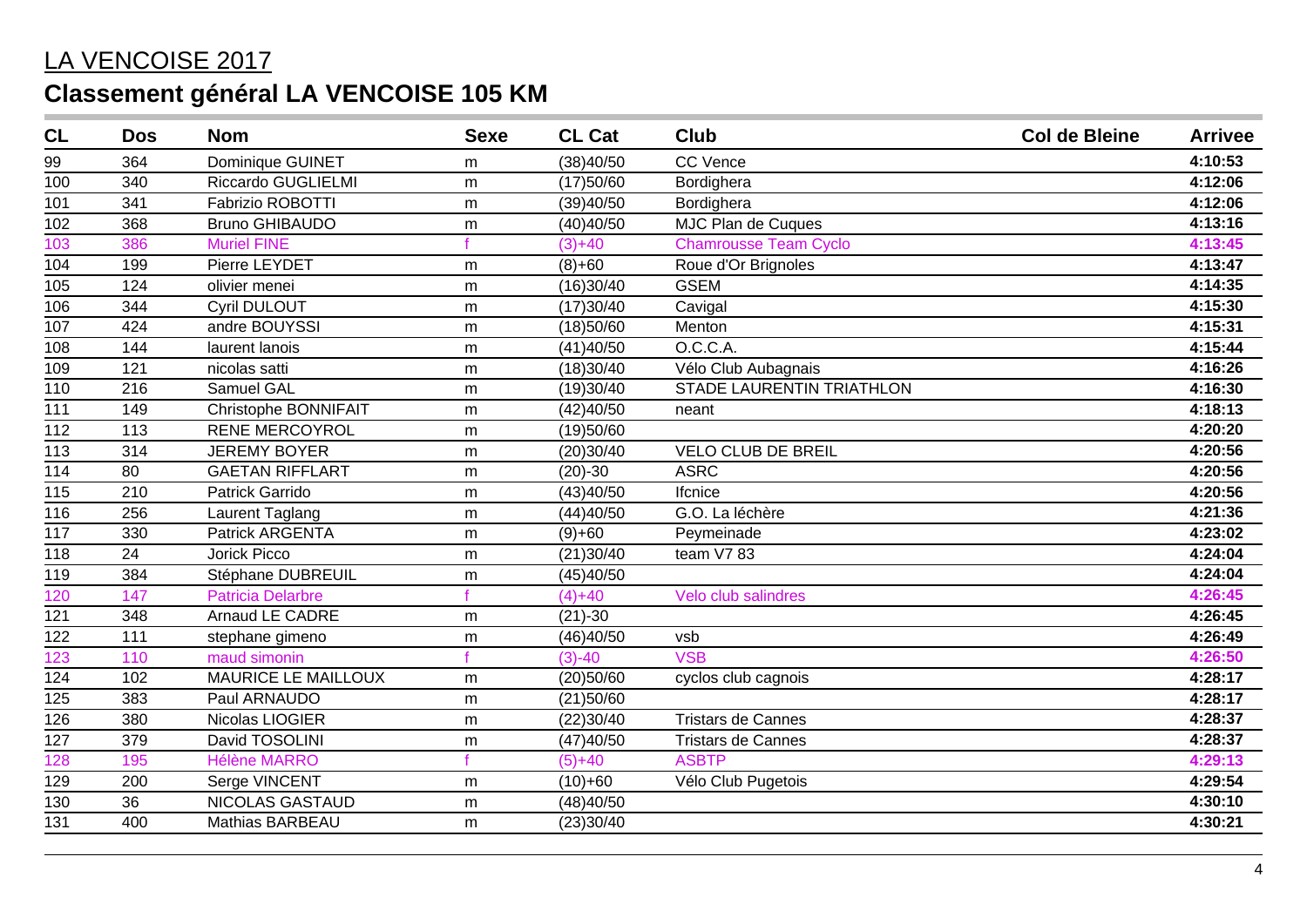| CL               | <b>Dos</b> | <b>Nom</b>                | <b>Sexe</b> | <b>CL Cat</b> | <b>Club</b>                      | <b>Col de Bleine</b> | <b>Arrivee</b> |
|------------------|------------|---------------------------|-------------|---------------|----------------------------------|----------------------|----------------|
| 132              | 390        | Marc FERNANDEZ            | m           | (22)50/60     | <b>ABC Sport</b>                 |                      | 4:30:21        |
| 133              | 381        | Clément EVENNOU           | m           | (24)30/40     | <b>Tristars de Cannes</b>        |                      | 4:30:33        |
| 134              | 317        | Daniel Bonada             | m           | (23)50/60     |                                  |                      | 4:31:27        |
| 135              | 125        | <b>ERIC DUPUTEL</b>       | m           | (49)40/50     | <b>ANTIBES TRIATHLON</b>         |                      | 4:31:33        |
| 136              | 79         | laurent comodini          | m           | (25)30/40     |                                  |                      | 4:31:46        |
| $\overline{137}$ | 136        | jean patrick funel        | m           | (50)40/50     |                                  |                      | 4:31:48        |
| 138              | 299        | jean-pierre DAPUI         | m           | $(11)+60$     | us cagnes triathlon              |                      | 4:32:02        |
| 139              | 235        | <b>Fabrice VOLPI</b>      | ${\sf m}$   | (51)40/50     | la Colle sur Loup                |                      | 4:32:35        |
| 140              | 291        | Benjamin MATHIEU          | m           | $(22)-30$     |                                  |                      | 4:33:32        |
| 141              | 122        | Laurent VAISSIERE         | m           | (52)40/50     |                                  |                      | 4:34:50        |
| 142              | 185        | Thierry CISZOWSKI         | m           | (24)50/60     |                                  |                      | 4:38:05        |
| 143              | 401        | Daniel PASCO              | m           | (25)50/60     |                                  |                      | 4:38:06        |
| 144              | 278        | Stéphane BURGUIN          | m           | (53)40/50     | Antibes Vélo Passion             |                      | 4:38:06        |
| 145              | 167        | <b>Thierry TROIN</b>      | m           | (54)40/50     |                                  |                      | 4:39:35        |
| 146              | 261        | <b>Gilbert BORGHESE</b>   | m           | $(12)+60$     | <b>VCRCM</b>                     |                      | 4:40:09        |
| 147              | 389        | Stephan CLEMENT           | m           | (55)40/50     |                                  |                      | 4:40:17        |
| 148              | 405        | Michel ALLAVENA           | m           | (26)50/60     |                                  |                      | 4:40:36        |
| 149              | 303        | olivier Agostini          | m           | (56)40/50     |                                  |                      | 4:41:36        |
| 150              | 311        | christophe robert         | m           | (57)40/50     |                                  |                      | 4:41:56        |
| 151              | 304        | laurent rossi             | ${\sf m}$   | (58)40/50     |                                  |                      | 4:42:05        |
| 152              | 322        | PHILIPPE MAFFEI           | m           | (59)40/50     | Velo Club de Breil               |                      | 4:42:05        |
| 153              | 234        | <b>Christophe PEROTTI</b> | m           | (60)40/50     |                                  |                      | 4:42:13        |
| $\frac{1}{154}$  | 262        | <b>Olivier Seux</b>       | m           | (26)30/40     |                                  |                      | 4:42:23        |
| 155              | 422        | <b>Nabil BENHAIS</b>      | m           | (27)30/40     |                                  |                      | 4:43:46        |
| 156              | 82         | Stephen Bevan             | m           | (27)50/60     | <b>AS Monaco Triathlon</b>       |                      | 4:44:00        |
| 157              | 132        | nicolas courtet           | m           | $(23)-30$     | us cagnes triathlon              |                      | 4:45:01        |
| 158              | 87         | <b>GAETAN MARANELLI</b>   | m           | (28)30/40     | Stade Laurentin                  |                      | 4:45:24        |
| $\overline{159}$ | 412        | ALESSANDRO SCARCI         | m           | (28)50/60     | <b>CASSINIS ITALIA</b>           |                      | 4:46:48        |
| 160              | 97         | eric mertens              | m           | (61)40/50     | 07295 ass randonneurs serrois    |                      | 4:46:51        |
| 161              | 129        | Massimo Mereghetti        | m           | (29)50/60     | <b>ASD CAssinis Cycling Team</b> |                      | 4:47:01        |
| 162              | 282        | philippe prcovic          | m           | (62)40/50     | uscagnes-triathlon               |                      | 4:47:28        |
| 163              | 217        | Pierre Pontet             | ${\sf m}$   | (63)40/50     | Asso SPCOC cyclotourisme         |                      | 4:47:59        |
| 164              | 106        | christian collin          | ${\sf m}$   | (30)50/60     |                                  |                      | 4:48:07        |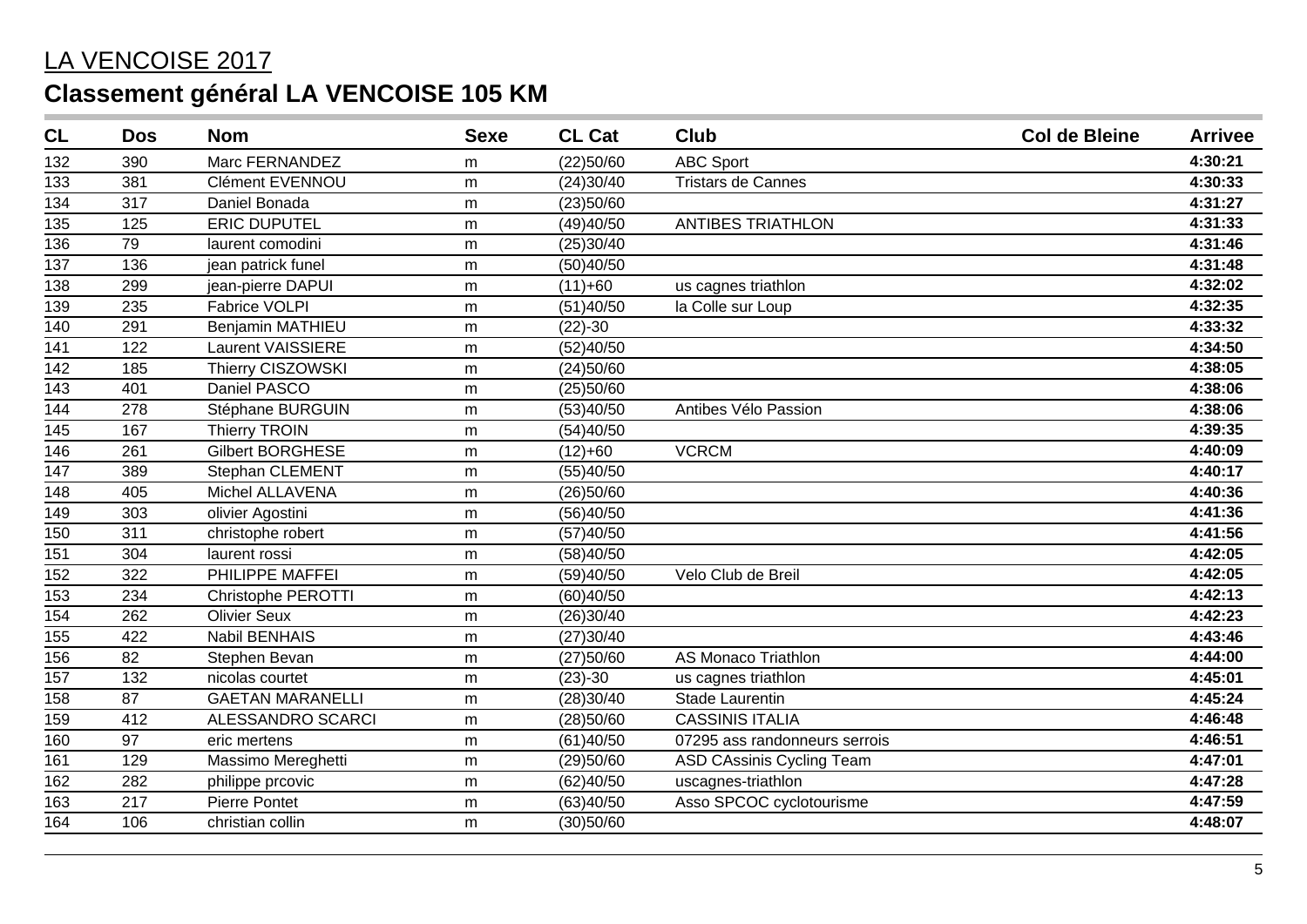| CL               | <b>Dos</b>       | <b>Nom</b>                 | <b>Sexe</b> | <b>CL Cat</b> | <b>Club</b>                           | <b>Col de Bleine</b> | <b>Arrivee</b> |
|------------------|------------------|----------------------------|-------------|---------------|---------------------------------------|----------------------|----------------|
| 165              | 53               | Maurizio Angelo Brandolini | m           | $(13)+60$     |                                       |                      | 4:48:24        |
| 166              | 99               | Pignone Marco              | m           | (31)50/60     | Riviera Triathlon                     |                      | 4:49:18        |
| 167              | 212              | Laurent DAVIET             | m           | (64)40/50     |                                       |                      | 4:49:31        |
| 168              | 57               | <b>FLORIAN FRANZINI</b>    | m           | (29)30/40     |                                       |                      | 4:49:32        |
| 169              | 267              | <b>Brian Duffy</b>         | m           | (65)40/50     |                                       |                      | 4:50:06        |
| 170              | 266              | Michael CLUNNIE            | m           | (66)40/50     | TRIATHLON DU PAYS GRASSOIS            |                      | 4:50:06        |
| 171              | 325              | Julien BLANC               | m           | (30)30/40     | <b>ESVL</b>                           |                      | 4:50:41        |
| 172              | 112              | <b>SYLVIE CARMINO</b>      |             | $(6)+40$      |                                       |                      | 4:50:52        |
| 173              | 183              | Philippe COUTY             | m           | (32)50/60     |                                       |                      | 4:50:53        |
| 174              | 306              | <b>JULIE JOBERT</b>        |             | $(4)-40$      | <b>SPORT CONSULTING</b>               |                      | 4:50:58        |
| 175              | 309              | guy jobert                 | m           | (33)50/60     |                                       |                      | 4:50:59        |
| 176              | 375              | <b>Olivier ZAMORA</b>      | m           | (67)40/50     |                                       |                      | 4:51:14        |
| $\overline{177}$ | 214              | <b>Emmanuel Blin</b>       | ${\sf m}$   | (68)40/50     | Saint Paul La Colle Triathlon         |                      | 4:52:32        |
| 178              | 130              | ALESSANDRO COSSU           | m           | (31)30/40     | U.C. SANREMO 06T0035 F.C.I. (Italie)  |                      | 4:54:29        |
| 179              | 393              | <b>Francis FAMECHON</b>    | m           | $(14)+60$     |                                       |                      | 4:55:13        |
| 180              | 43               | <b>ALAIN AUSELLO</b>       | m           | (34)50/60     |                                       |                      | 4:55:15        |
| 181              | 52               | <b>MATTEO CARDANI</b>      | m           | (35)50/60     | <b>VELO SPORT RHO (FCI)</b>           |                      | 4:55:17        |
| 182              | 211              | Jean-pierre Celeschi       | m           | (69)40/50     |                                       |                      | 4:55:51        |
| 183              | 333              | Nicolas BEGUIN             | ${\sf m}$   | (70)40/50     |                                       |                      | 4:56:02        |
| 184              | $\overline{221}$ | Jean-Philippe Breittmayer  | ${\sf m}$   | $(15)+60$     | Côte d'Azur                           |                      | 4:57:15        |
| 185              | 202              | Alain REBOUH               | m           | (36)50/60     | <b>ES Cannes</b>                      |                      | 4:57:20        |
| 186              | 329              | <b>Wladimir REPNIKOFF</b>  | m           | $(16)+60$     | <b>Cavigal Nice Sport</b>             |                      | 4:59:37        |
| 187              | 29               | Éric Rebufat               | m           | (71)40/50     |                                       |                      | 5:00:07        |
| 188              | 63               | <b>Frederic Eito</b>       | m           | (37)50/60     |                                       |                      | 5:00:08        |
| 189              | 33               | Giovanni Beretta           | m           | (72)40/50     | ASD CASSINIS CYCLING TEAM             |                      | 5:01:51        |
| 190              | 308              | <b>CHRISTINE MENAGER</b>   |             | $(7)+40$      |                                       |                      | 5:02:00        |
| 191              | 279              | <b>Arnaud EPP</b>          | m           | (32)30/40     |                                       |                      | 5:02:11        |
| 192              | 233              | elisabetta scotto di marco |             | $(8)+40$      | <b>Cassinis Cycling Team</b>          |                      | 5:05:05        |
| 193              | 324              | <b>SERGE BEGNE</b>         | m           | (38)50/60     | <b>TOBESPORT</b>                      |                      | 5:06:24        |
| 194              | 239              | patrick ladic              | ${\sf m}$   | (39)50/60     | Vélo Club De Breil                    |                      | 5:06:43        |
| 195              | 209              | Véronique BOTTARO          |             | $(9) + 40$    | <b>Challenger Triathlon Le Cannet</b> |                      | 5:08:19        |
| 196              | 328              | <b>Badis HAIF</b>          | m           | (73)40/50     |                                       |                      | 5:08:21        |
| 197              | 374              | <b>Genevieve SEMENOU</b>   |             | $(10)+40$     |                                       |                      | 5:09:49        |